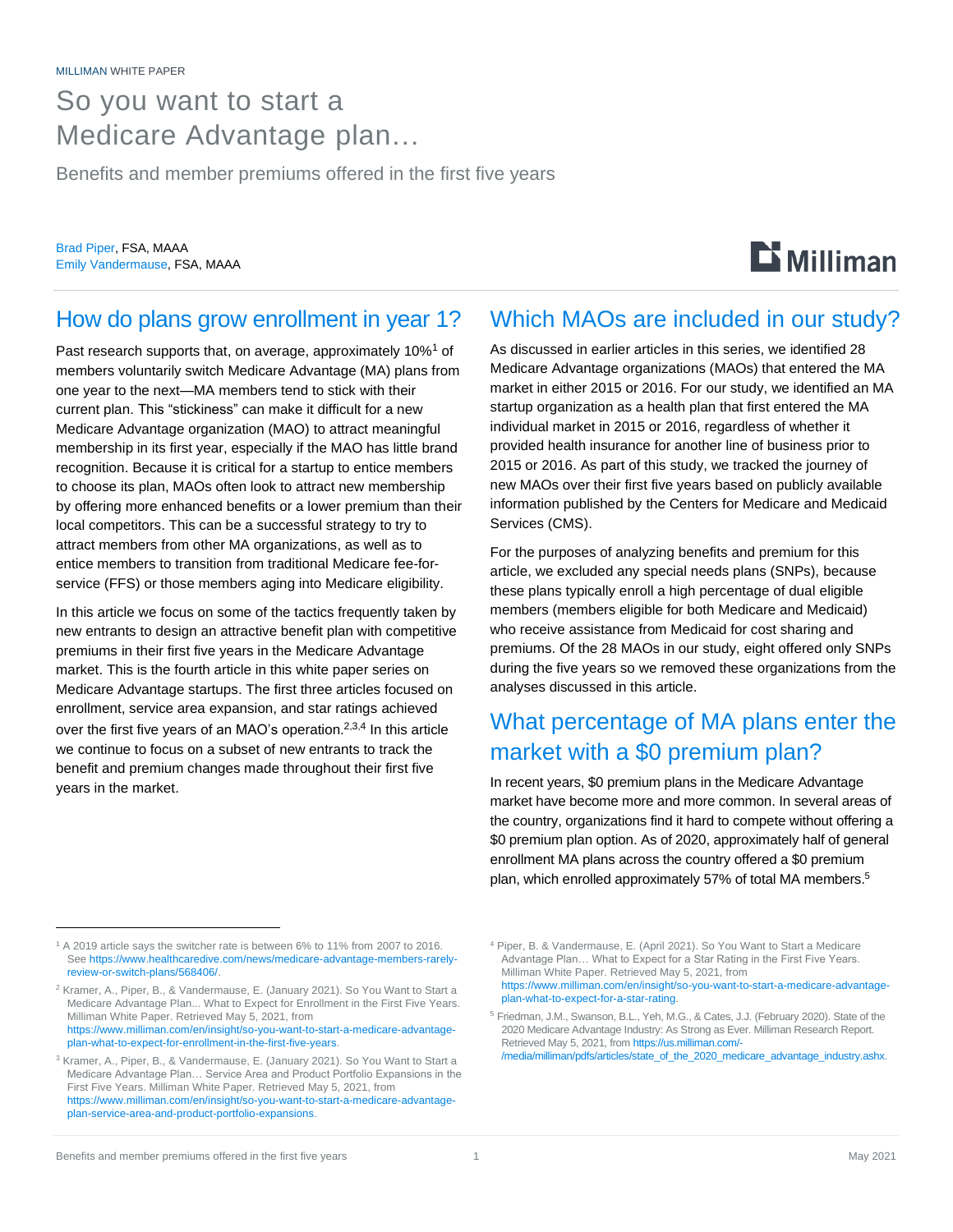Of the 20 organizations offering non-SNPs in our study, 11 offered at least one \$0 premium plan in year 1. There were 46 total non-SNP plans offered in year 1 by these organizations, 18 of which were \$0 premium plans (39% of the plan offerings). By year 5, these organizations offered 75 total non-SNP plans, of which 30 had a \$0 premium (40% of total plan offerings). Across all these MAOs, enrollment in \$0 premium plans as a percentage of total plan enrollment grew from 52% in year 1 to 57% in year 5.

Figure 1 shows the percentage of members enrolled in plans of varying premium levels over the first five years of an MAO entering the market. As discussed, over half of plan enrollment was in \$0 premium plans in year 1 and this trend continued each year of the five-year time period analyzed.



**FIGURE 1: MONTHLY MEMBER PREMIUM IN YEARS 1 THROUGH 5 BASED ON ENROLLMENT**

Approximately half of the plans offered in year 1 had member premiums of \$30 or less per month. However, it is clear members are attracted to low premium plans, because about 65% of the year 1 membership of the MAOs in our study was in a plan with a premium of \$30 or less per month.

#### What percentage of MA startups enrich their benefits after year 1?

For the purposes of our study, we focused on two very visible medical benefits that members frequently use to quickly compare plan designs: the primary care provider (PCP) copay and the maximum out-of-pocket (MOOP) limit.

Of the non-SNPs offered, 28% offered a \$0 PCP copay benefit in year 1 with only about 15% of the plans offering a \$15 or higher PCP copay. The percentage of plans with a \$0 PCP copay benefit increased from 28% in year 1 to 65% in year 5, reflecting a growing trend of \$0 PCP cost sharing to encourage members to receive routine checkups and primary care as a way to encourage early detection and prevention of poor healthcare outcomes and costly services in the future. Further, by eliminating the PCP copayment, PCP utilization may, in theory, increase, which offers PCPs more opportunity to better understand the health histories and conditions of their patients. Because MA revenue is adjusted by a risk score (which is derived from member-specific diagnoses), a benefit design that encourages PCP visits can also assist with risk score efforts. The trend of low PCP copays is not limited to new entrants, as it is consistent with the trend observed across all plans in the MA market, where average PCP cost sharing has decreased every year from 2016 through 2020.<sup>6</sup> Many organizations focus on offering a competitive PCP copay, knowing that members have a tendency to compare plan options based on the benefits they expect to most likely use.

Figure 2 shows the increase in the percentage of the membership enrolled in plans with a \$0 PCP copay from year 1 to year 5 of our study. While a little over 20% of enrollment was in the 15% of plans with a \$15 or higher PCP copay in year 1, this percentage decreased significantly in year 2 and remained low in years 3 through 5 of our study.



**FIGURE 2: PCP COPAY IN YEARS 1 THROUGH 5 BASED ON ENROLLMENT**

<sup>6</sup> Ibid.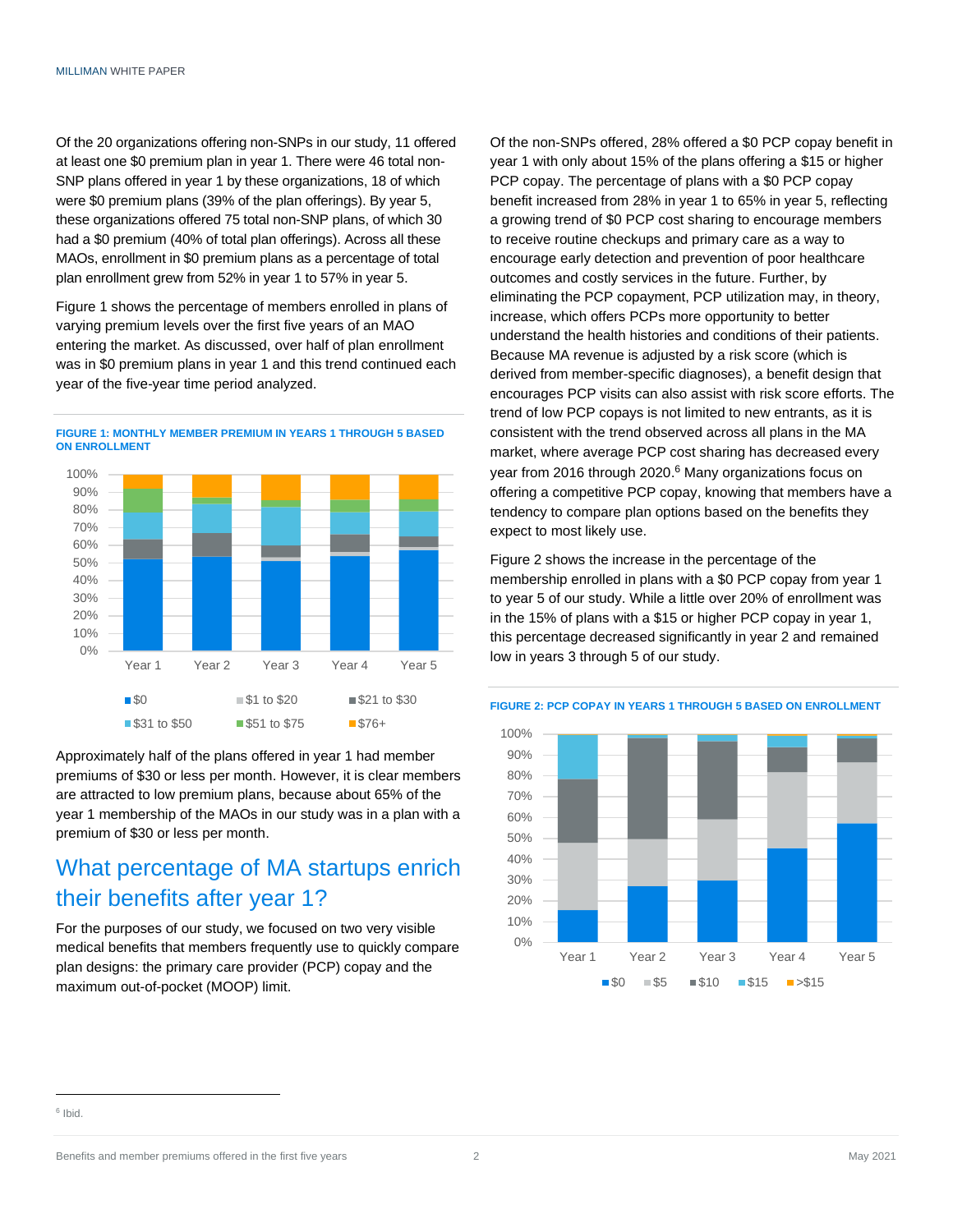CMS requires all MA plans to have an annual MOOP no higher than \$7,550 as of 2021. Note that this limit increased in 2021 from the previous maximum limit of \$6,700, which was in effect for a number of years. If a plan offers a lower MOOP at the voluntary level (\$3,400 prior to 2021), the plan is allowed to charge slightly higher copays for some services (although all cost-sharing amounts are still subject to CMS-published maximums). Approximately 25% of plans offered a MOOP at the \$3,400 or lower limit in year 1, and this percentage was relatively stable throughout our five-year study. Thus, unlike our PCP observation, it does not appear many MAO startups reduced their MOOPs over the first five years of operation.

Figure 3 shows that the percentage of enrollment in plans with MOOPs of \$3,400 or lower remained fairly similar throughout the five-year time period. In particular, in year 1 approximately 68% of the membership was enrolled in a plan with a MOOP at or below \$4,000. This decreased throughout the time period, whereas enrollment in plans with MOOPs between \$4,000 and \$5,000 increased during the five years.



#### How can TBC affect benefit and premium strategy?

Beginning in a plan's second year of operation, CMS publishes a total beneficiary cost (TBC) limit for each plan. The TBC limit is the maximum amount, on a per member per month (PMPM) basis, that the plan can increase overall member cost sharing and member premium (combined). <sup>7</sup> For reference, the 2021 TBC limit begins at \$39 PMPM, but it is adjusted for each plan's

<sup>7</sup> Girod, C. & Kolli, S. (April 2018). Medicare Advantage and Part D: Compliance for Actuaries. Milliman White Paper. Retrieved May 5, 2021, from [https://us.milliman.com/-](https://us.milliman.com/-/media/milliman/importedfiles/uploadedfiles/insight/2018/medicare-advantage-part-d-actuaries.ashx)

specific situation (for example, if a plan improved its star rating, and thus will receive more revenue than the prior year, CMS will decrease the TBC limit). Because of the TBC limit, plans are unable to offer rich benefits and low premiums in year 1 to achieve enrollment goals with the intention of significantly raising copayments and premiums in year 2. Startups should be aware of the TBC requirements when structuring year 1 benefits and premiums, recognizing that if significant benefit reductions are anticipated in future years it may take multiple years to fully implement such changes to stay compliant with TBC limits.

#### What are the key takeaways?

Benefit design is one of many components that can drive enrollment growth. Competitive benefits can help an MA startup compete with existing MA carriers, and popular benefits such as \$0 member premiums and \$0 PCP copayments can be very attractive to members. MAOs should consider TBC requirements when designing and refining benefits and premiums, as it may require a multiyear strategy. A competitive benefit design, along with other key components, such as effective marketing activities and a robust provider network, are key ingredients to launching a successful MA product.

#### What are these results based on?

In performing the analysis described in this paper, we relied on MA plan offerings in 2014 through 2020, as published by CMS. We summarized information from Milliman's Medicare Advantage Competitive Value Added Tool (Milliman MACVAT®), which uses publicly available MA information from CMS, including enrollment information from February of each year, star ratings, and plan details (e.g., plan type, special needs plan type, parent organization, etc.). The values presented reflect organizations available in each respective contract year. We identified new MAOs in 2015 and 2016 by identifying MA contracts and parent organizations that were not in the prior year's database. We excluded from this analysis Medicare-Medicaid Plans (MMP), Medicare Cost plans, Prescription Drug Plans (PDPs), Program of All-Inclusive Care of the Elderly (PACE) plans, and Employer Group Waiver Plans (EGWPs). We also did not include any organizations that acquired contracts with previously established plans.

[<sup>/</sup>media/milliman/importedfiles/uploadedfiles/insight/2018/medicare-advantage](https://us.milliman.com/-/media/milliman/importedfiles/uploadedfiles/insight/2018/medicare-advantage-part-d-actuaries.ashx)[part-d-actuaries.ashx.](https://us.milliman.com/-/media/milliman/importedfiles/uploadedfiles/insight/2018/medicare-advantage-part-d-actuaries.ashx)